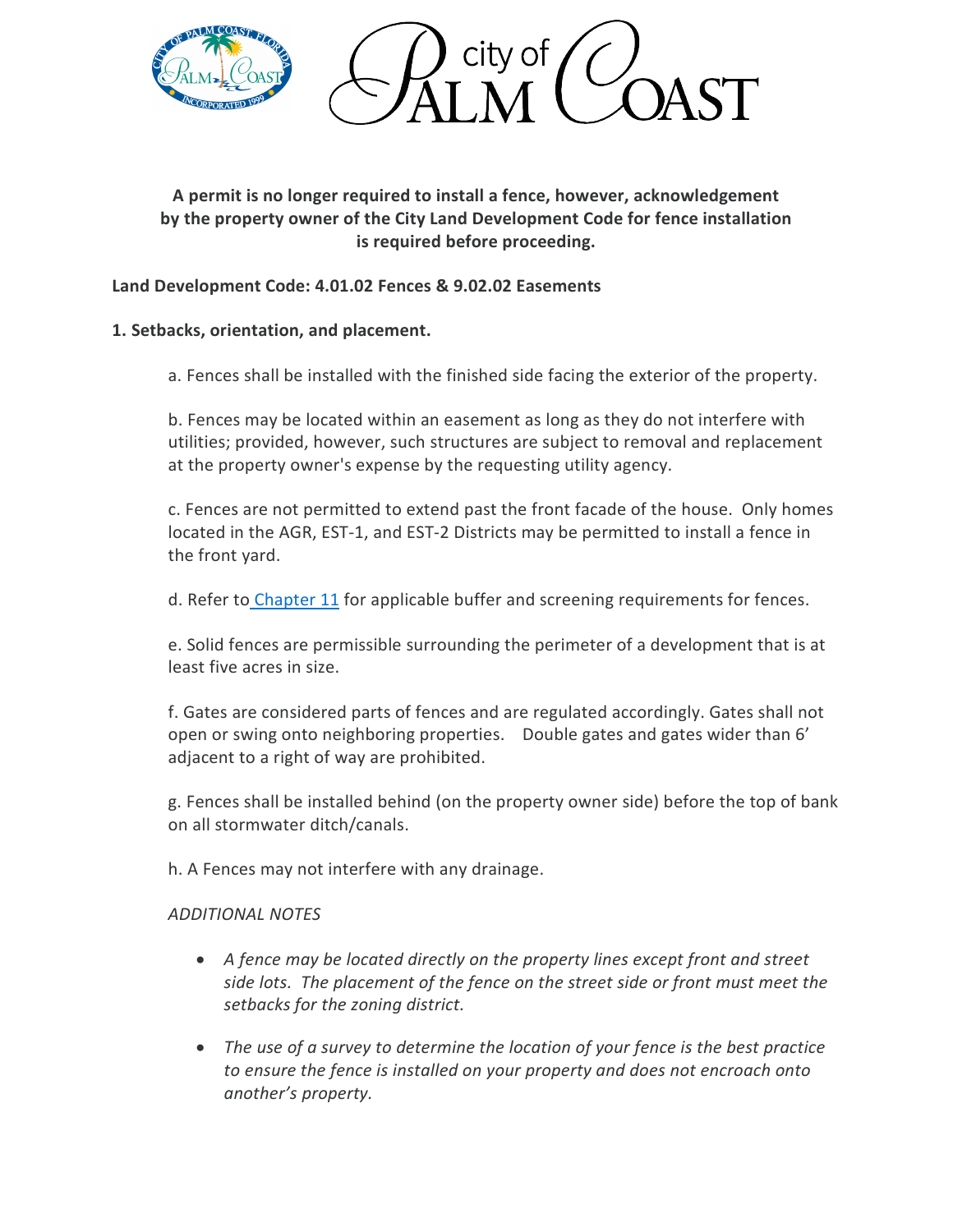• *Any illicit discharge, materials, dirt, sod, etc. discarded into a ditch, swale, or canal is not permitted and may be subject to fines from local Code Enforcement and the Florida Department of Environmental Protection Agency.*

### **2. Height.**

a. The maximum height shall be measured from finished grade to the top of the fence. The finished grade shall not be altered to increase fence height and where a berm is constructed, the height of the berm over the finished grade shall be included in determining fence height. Decorative columns and occasional architectural embellishments to fences may extend up to 12 inches above the maximum height permitted.

b. The maximum height of any fence located in interior side or rear yards behind the nearest front building facade shall be six feet, unless otherwise specified in this Code or as approved by the Land Use Administrator for health, safety, or environmental protection purposes.

c. A fence on a residential lot located to the rear of the principal structure and within 20 feet of a saltwater waterway is limited to a height of four feet, except in the following situations:

(1) An open fence is allowed to a height of six feet.

(2) A fence enclosing a pool deck that is setback at least 7.5 feet from the side property lines and at least 15 feet from the saltwater waterway is allowed to a height of six feet.

d. Within the EST Districts, the maximum height of any fence in front of the front building facade or located in a street side yard shall be a maximum of four feet.

#### **3. Design and Materials.**

a. Fences shall be constructed utilizing rot-resistant material for any part of the fence coming in contact with the ground. All fences shall be constructed of customary fencing materials and finishes. Wood and vinyl fences shall meet the color standards of Section 13.02.06.B.1. or be finished in a wood stain or simulated wood finish in a non-prohibited color as outlined in Section 13.02.06.B.3. Fences constructed of treated lumber may remain unfinished.

b. Colors shall be determined using the Light Reflective Value (LRV) index or an equivalent methodology. Light pastel colors and white. Acceptable light pastel colors shall have a LRV of 80 or greater. Earth tones include shades of brown, brown-taupe or sandy-taupe, beige, terra cotta, olive, sage and gray. Acceptable earth tone shades